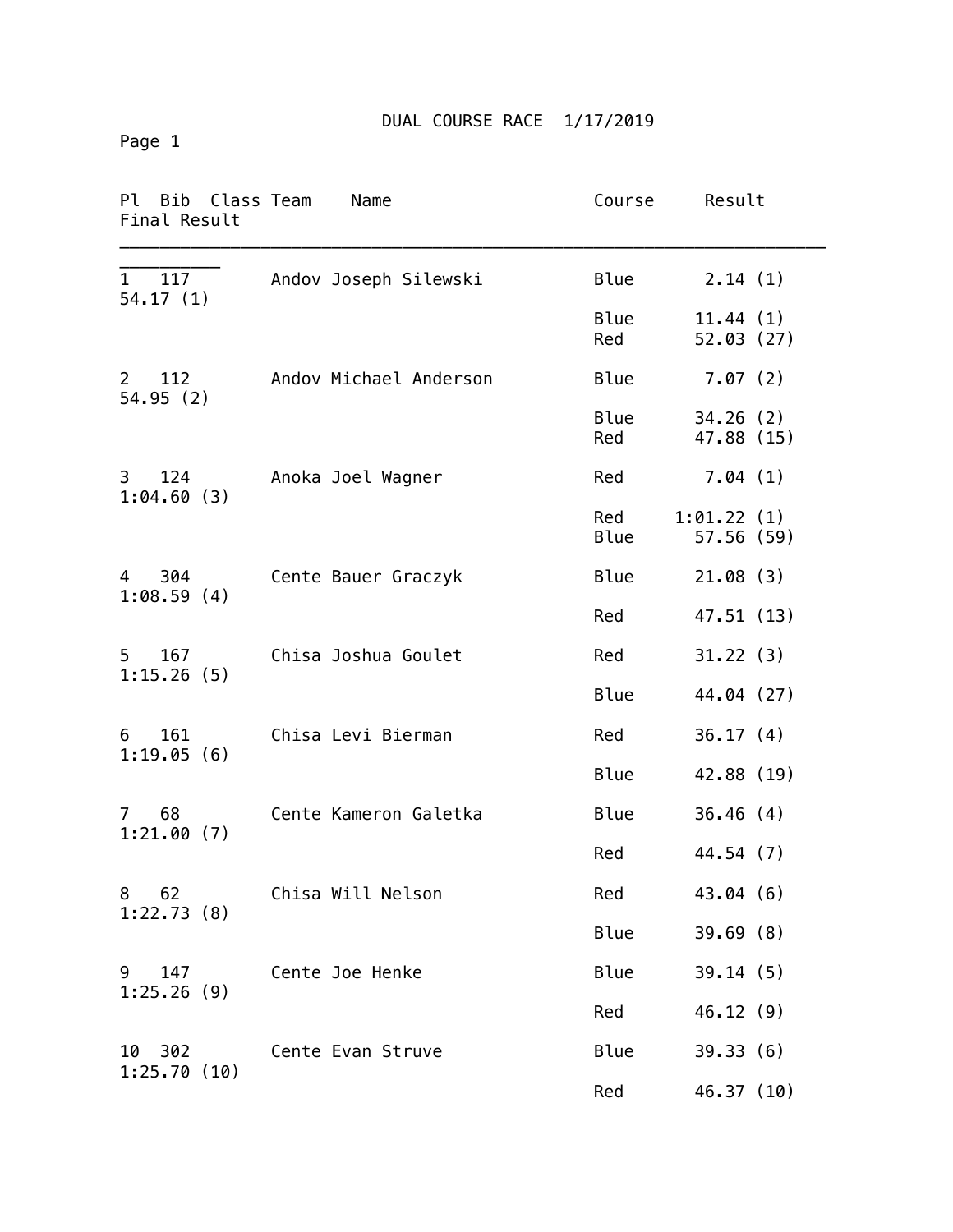| 11 116<br>1:26.03(11) | Andov Ryan Lazan                                                                                         | <b>Blue</b> | 39.96(9)   |
|-----------------------|----------------------------------------------------------------------------------------------------------|-------------|------------|
|                       |                                                                                                          | Red         | 46.07(8)   |
| 12 119                | Andov Justin Gerdes                                                                                      | <b>Blue</b> | 39.37(7)   |
| 1:26.66(12)           |                                                                                                          | Red         | 47.29 (12) |
| 13 306                | Cente Sam Harris                                                                                         | Blue        | 40.36 (10) |
| 1:27.41(13)           |                                                                                                          | Red         | 47.05 (11) |
| 14 214                | Andov James Polsfut                                                                                      | <b>Blue</b> | 40.55 (11) |
| 1:28.69(14)           |                                                                                                          | Red         | 48.14 (16) |
| 15 308                | Cente Jack Wilske                                                                                        | <b>Blue</b> | 40.82 (12) |
| 1:30.37(15)           |                                                                                                          | Red         | 49.55 (20) |
| 16 305                | Cente Samuel Kuralle                                                                                     | Blue        | 40.99 (13) |
| 1:31.60(16)           |                                                                                                          | Red         | 50.61(25)  |
| 11:36:16 AM           | Ski Club Software from www.SplitSecond.com                                                               |             | 1/18/2019  |
|                       | ∾~~~~~~~ NEW PAGE                                                                                        |             |            |
| Page 2                | $\sim\sim\sim\sim\sim\sim\sim\sim\sim\sim\sim\sim\sim\sim\sim\sim\sim\sim$<br>DUAL COURSE RACE 1/17/2019 |             |            |
| Final Result          | Pl Bib Class Team Name                                                                                   | Course      | Result     |
|                       | 17 212 Andov Charles Rohrs Blue 41.37 (15)                                                               |             |            |

| 17 212<br>1:31.61(17) | Andov Charles Rohrs | Blue                     | 41.37 (15) |            |
|-----------------------|---------------------|--------------------------|------------|------------|
|                       |                     |                          | Red        | 50.24(24)  |
| 18 27<br>1:32.16(18)  |                     | Blain Nick (Klaus) Canel | Red        | 48.50 (19) |
|                       |                     |                          | Blue       | 43.66(22)  |
| 19<br>166             |                     | Chisa Diedrick Varichak  | Red        | 49.74 (22) |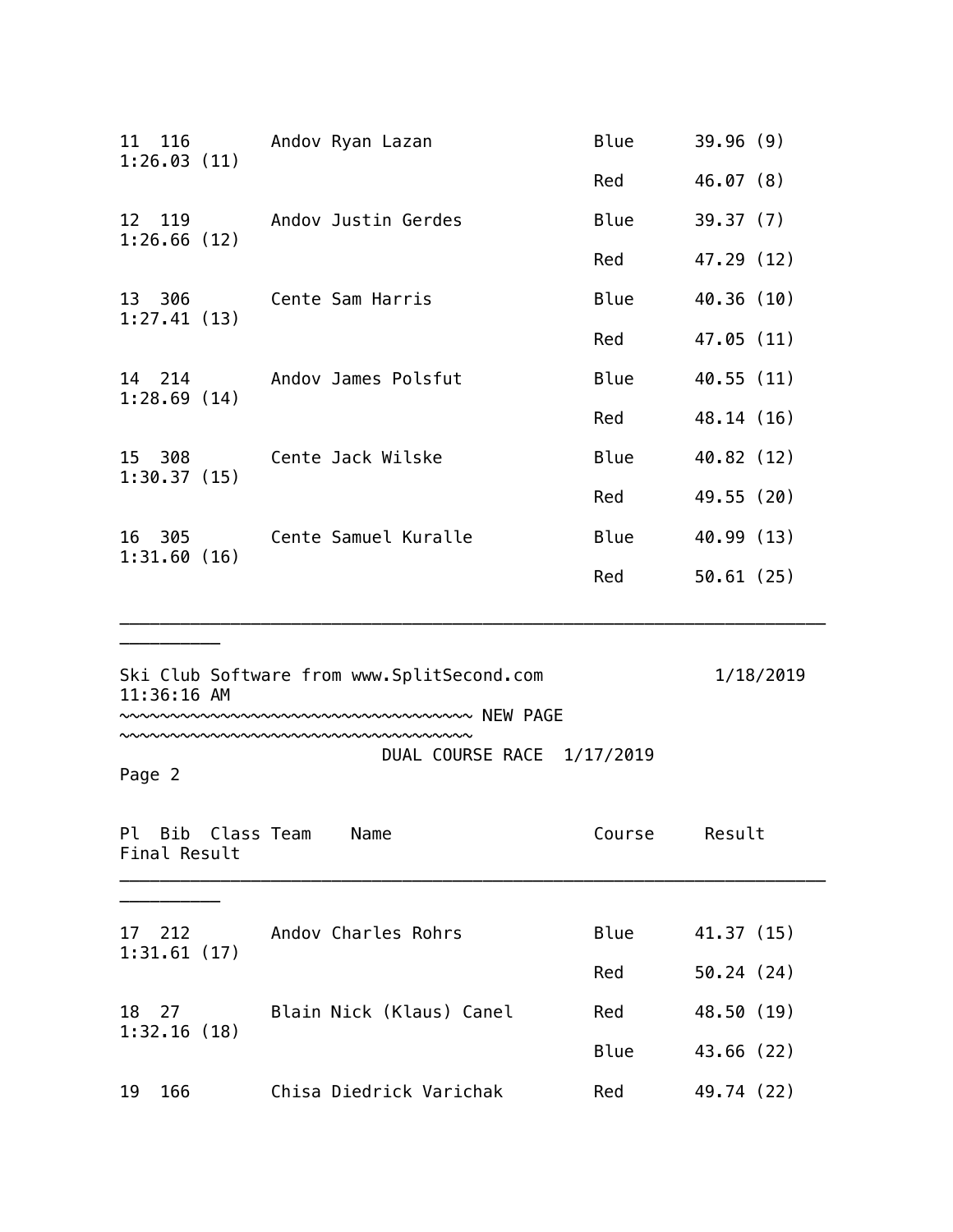| 1:33.45(19)              |                       |             |             |  |
|--------------------------|-----------------------|-------------|-------------|--|
|                          |                       | <b>Blue</b> | 43.71 (25)  |  |
| 164<br>20<br>1:33.60(20) | Chisa Mike LeTourneau | Red         | 49.57 (21)  |  |
|                          |                       | <b>Blue</b> | 44.03 (26)  |  |
| 21 51<br>1:33.63(21)     | Blain Eli German      | Red         | 47.85 (14)  |  |
|                          |                       | Blue        | 45.78 (30)  |  |
| 22 311<br>1:36.57(22)    | Cente Ethan Van Zee   | <b>Blue</b> | 44.75 (29)  |  |
|                          |                       | Red         | 51.82(26)   |  |
| 23 309<br>1:37.33(23)    | Cente Peyton Newman   | <b>Blue</b> | 43.32 (20)  |  |
|                          |                       | Red         | 54.01(28)   |  |
| 24 50<br>1:37.36(24)     | Anoka Evan Moberg     | Red         | 50.00(23)   |  |
|                          |                       | <b>Blue</b> | 47.36 (32)  |  |
| 25 251<br>1:39.52(25)    | Chisa Jake Helgason   | Red         | 56.68 (34)  |  |
|                          |                       | <b>Blue</b> | 42.84 (17)  |  |
| 26 319<br>1:40.26(26)    | Cente Joseph Lee      | <b>Blue</b> | 1:00.10(65) |  |
|                          |                       | Red         | 40.16(5)    |  |
| 165<br>27<br>1:40.96(27) | Chisa Jake Hubbard    | Red         | 57.56(36)   |  |
|                          |                       | <b>Blue</b> | 43.40 (21)  |  |
| 28 250<br>1:41.31(28)    | Chisa tyler Drury     | Red         | 57.64(37)   |  |
|                          |                       | Blue        | 43.67 (23)  |  |
| 29 163<br>1:42.53(29)    | Chisa Jake Alm        | Red         | 48.45 (18)  |  |
|                          |                       | Blue        | 54.08 (50)  |  |
| 30 253<br>1:43.69(30)    | Chisa Logan West      | Red         | 54.18 (29)  |  |
|                          |                       | <b>Blue</b> | 49.51 (41)  |  |
| 31 252<br>1:43.83(31)    | Chisa Nate Unruh      | Red         | 56.30(32)   |  |
|                          |                       | Blue        | 47.53 (35)  |  |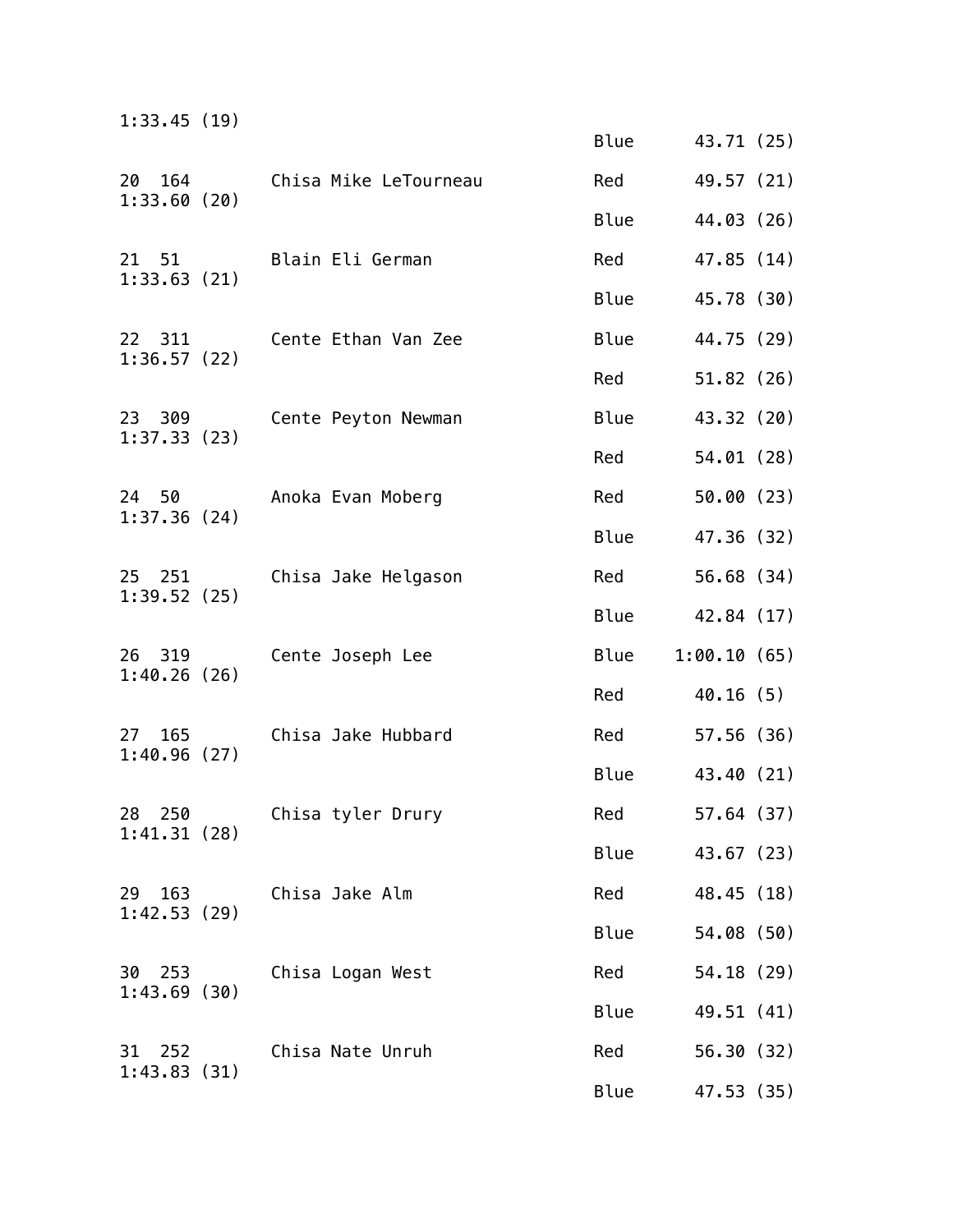| 32 313<br>1:44.62(32)             | Cente Michael Cessna                                                                      | <b>Blue</b> | 48.03 (38)  |
|-----------------------------------|-------------------------------------------------------------------------------------------|-------------|-------------|
|                                   |                                                                                           | Red         | 56.59 (33)  |
| 33 113<br>1:45.76(33)             | Andov Daniel Buchanan                                                                     | Blue        | 47.32 (31)  |
| 11:36:16 AM                       | Ski Club Software from www.SplitSecond.com<br>~~~~~~~~~~~~~~~~~~~~~~~~~~~~~~~~~~ NEW PAGE |             | 1/18/2019   |
| Page 3                            | DUAL COURSE RACE 1/17/2019                                                                |             |             |
| Pl Bib Class Team<br>Final Result | Name                                                                                      | Course      | Result      |
|                                   |                                                                                           | Red         | 58.44 (39)  |
|                                   | 34 90 Armst Ben Sutton                                                                    | Red         | 54.68 (31)  |
| 1:45.92(34)                       |                                                                                           | Blue        | 51.24(45)   |
| 35 318                            | Cente Evan Hobday                                                                         | Blue        | 48.63 (39)  |
| 1:46.18(35)                       |                                                                                           | Red         | 57.55 (35)  |
| 36 118                            | Andov Hayden Carroll                                                                      | Blue        | 57.85(60)   |
| 1:46.25(36)                       |                                                                                           | Red         | 48.40 (17)  |
| 37<br>312                         | Cente Jared Carlson                                                                       | Blue        | 47.38 (33)  |
| 1:46.88(37)                       |                                                                                           | Red         | 59.50 (41)  |
| 38 110                            | Andov Blake Swanson                                                                       | <b>Blue</b> | 47.78 (36)  |
| 1:49.49(38)                       |                                                                                           | Red         | 1:01.71(42) |
| 39 122                            | Anoka Alexander Besch                                                                     | Red         | 58.02 (38)  |
| 1:50.26(39)                       |                                                                                           | Blue        | 52.24(48)   |
| 168<br>40                         | Chisa Ethan Johnson                                                                       | Red         | 59.49 (40)  |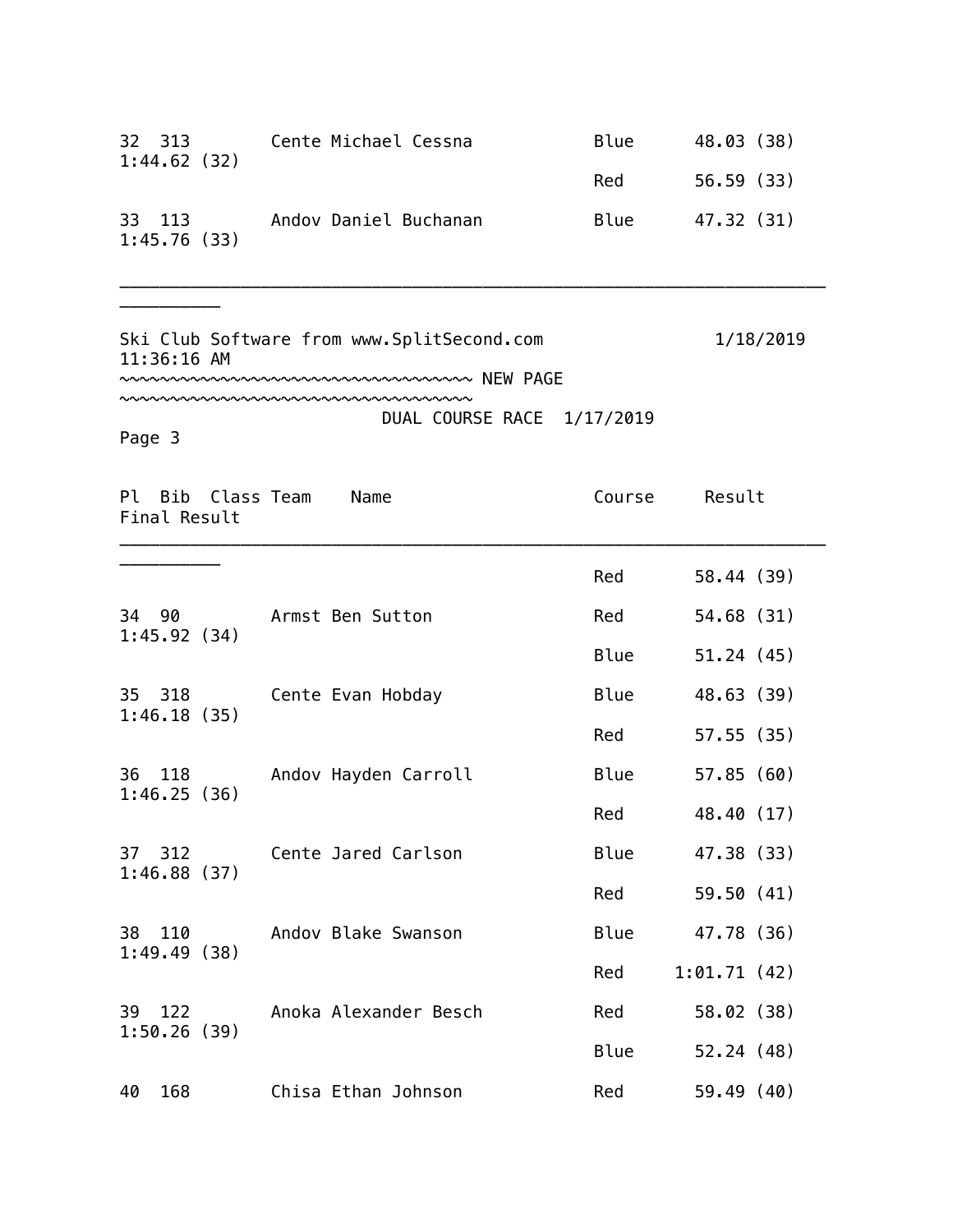| 1:51.50(40)              |                        |             |             |
|--------------------------|------------------------|-------------|-------------|
|                          |                        | Blue        | 52.01 (47)  |
| 41 317                   | Cente Luke Brouillette | Blue        | 47.84 (37)  |
| 1:52.18(41)              |                        | Red         | 1:04.34(49) |
| 42 307<br>1:53.29(42)    | Cente Garrett Graczyk  | <b>Blue</b> | 44.10 (28)  |
|                          |                        | Red         | 1:09.19(55) |
| 43 162<br>1:56.56(43)    | Chisa Owen Boyle       | Red         | 1:12.87(59) |
|                          |                        | Blue        | 43.69 (24)  |
| 44 169<br>1:56.91(44)    | Chisa Joel Mellum      | Red         | 1:09.50(56) |
|                          |                        | <b>Blue</b> | 47.41 (34)  |
| 45<br>216<br>1:57.55(45) | Andov Parker Guy       | <b>Blue</b> | 49.07 (40)  |
|                          |                        | Red         | 1:08.48(53) |
| 46<br>184<br>1:57.94(46) | Armst Neil Jurgensen   | Red         | 1:07.90(52) |
|                          |                        | <b>Blue</b> | 50.04(42)   |
| 47 215<br>1:58.08(47)    | Andov Sam Fischer      | Blue        | 55.46(52)   |
|                          |                        | Red         | 1:02.62(44) |
| 48 123<br>1:58.11(48)    | Anoka Emmett Franzwa   | Red         | 1:01.99(43) |
|                          |                        | Blue        | 56.12(54)   |
| 49<br>255<br>1:58.92(49) | Chisa Atlas Johnson    | Red         | 1:02.67(45) |
|                          |                        | Blue        | 56.25(55)   |

Ski Club Software from www.SplitSecond.com 1/18/2019 11:36:16 AM ~~~~~~~~~~~~~~~~~~~~~~~~~~~~~~~~~~~ NEW PAGE ~~~~~~~~~~~~~~~~~~~~~~~~~~~~~~~~~~~

\_\_\_\_\_\_\_\_\_\_\_\_\_\_\_\_\_\_\_\_\_\_\_\_\_\_\_\_\_\_\_\_\_\_\_\_\_\_\_\_\_\_\_\_\_\_\_\_\_\_\_\_\_\_\_\_\_\_\_\_\_\_\_\_\_\_\_\_\_\_

DUAL COURSE RACE 1/17/2019

Page 4

\_\_\_\_\_\_\_\_\_\_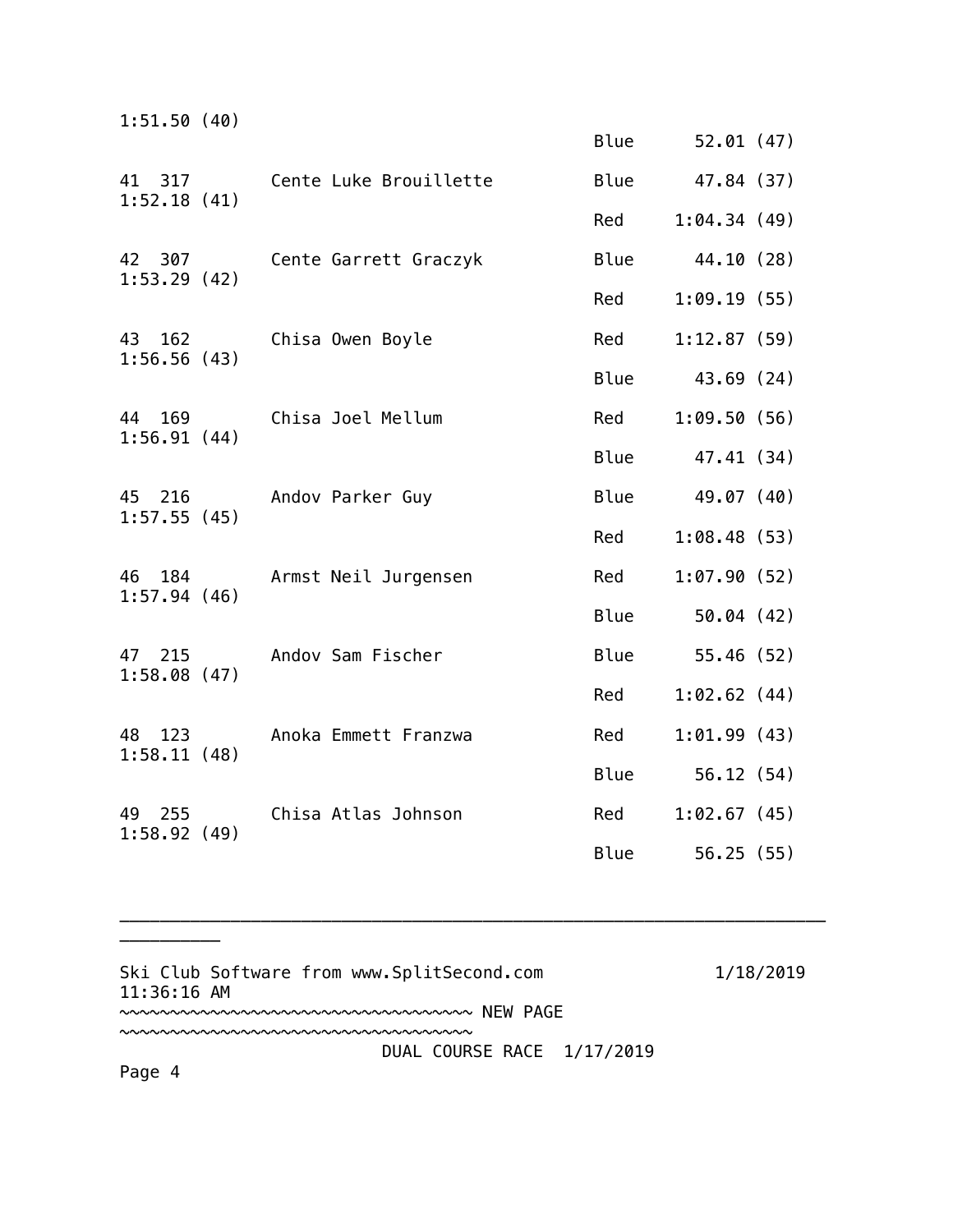|    |                       | Pl Bib Class Team<br>Final Result | Name                        | Course | Result           |
|----|-----------------------|-----------------------------------|-----------------------------|--------|------------------|
|    |                       | 50 254                            | Chisa jared Howlett         | Red    | 1:03.12(47)      |
|    | 1:59.41(50)           |                                   |                             | Blue   | 56.29 (56)       |
|    |                       |                                   | 51 185 Armst Treffen Spore  | Red    | 1:03.05(46)      |
|    |                       | 2:00.48(51)                       |                             | Blue   | 57.43 (58)       |
|    |                       | 52 125<br>2:02.21(52)             | Anoka Joseph Pinewski       | Red    | 1:20.27(65)      |
|    |                       |                                   |                             | Blue   | 41.94 (16)       |
|    | 2:03.22(53)           |                                   | 53 3 Blain Jackson Pilarski | Red    | 1:04.16(48)      |
|    |                       |                                   |                             | Blue   | 59.06 (62)       |
|    | 54 303                | 2:04.68(54)                       | Cente PJ Marshall           | Blue   | 41.28 (14)       |
|    |                       |                                   |                             | Red    | 1:23.40(67)      |
|    |                       | 55 100<br>2:05.84(55)             | NW Al REESE LEVENDUSKY      | Blue   | 56.90 (57)       |
|    |                       |                                   |                             | Red    | 1:08.94(54)      |
|    | 2:07.06(56)           | 56 111                            | Andov Henry Sharon          | Blue   | 54.02(49)        |
|    |                       |                                   |                             | Red    | 1:13.04(60)      |
|    | 2:09.59(57)           | 57 115                            | Andov Kolten Johnson        | Blue   | 50.32(43)        |
|    |                       |                                   |                             |        | Red 1:19.27 (64) |
|    | 58 202<br>2:12.83(58) |                                   | Cente Bruce Johnson         | Blue   | 1:01.57(66)      |
|    |                       |                                   |                             | Red    | 1:11.26(57)      |
|    | 59 310<br>2:14.16(59) |                                   | Cente Owen Linser           | Blue   | 55.54(53)        |
|    |                       |                                   |                             | Red    | 1:18.62(62)      |
| 60 | 121<br>2:16.08(60)    |                                   | Anoka Jackson Dehen         | Red    | 1:11.33(58)      |
|    |                       |                                   |                             | Blue   | 1:04.75(68)      |
| 61 | 182                   |                                   | Armst Jack Dreyer           | Red    | 1:24.63(68)      |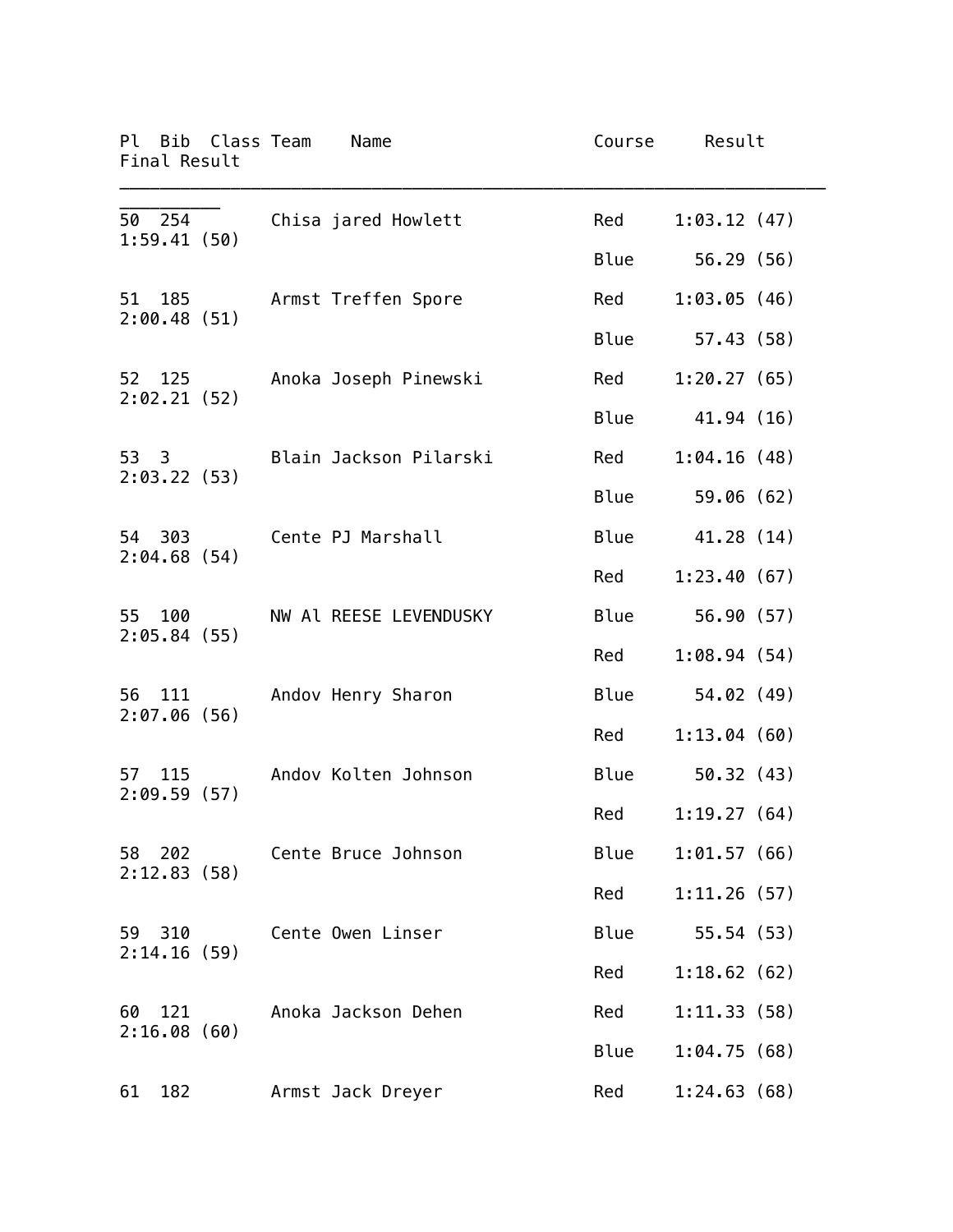|        | 2:16.46(61)           |            |                                                                                |                    |                          |
|--------|-----------------------|------------|--------------------------------------------------------------------------------|--------------------|--------------------------|
|        |                       |            |                                                                                | Blue               | 51.83(46)                |
|        | 2:17.51(62)           |            | 62 201 Cente Andrew Brezny                                                     | Blue               | 59.41(63)                |
|        |                       |            |                                                                                | Red                | 1:18.10(61)              |
|        | 2:30.40(63)           | 63 141     | Cente Seth Semmler                                                             | Blue               | 1:11.42(69)              |
|        |                       |            |                                                                                | Red                | 1:18.98(63)              |
|        | 2:30.61(64)           |            | 64 320 Cente Aiden Sherer                                                      | Blue               | 1:26.25(72)              |
|        |                       |            |                                                                                | Red                | 1:04.36(50)              |
|        | 65 213                |            | Andov Gavin Lenarz                                                             | Blue               | 59.90 (64)               |
|        | 2:31.94(65)           |            |                                                                                | Red                | 1:32.04(70)              |
| 66     |                       | 186 — 187  | Armst Devon Holm-Hansen                                                        | Red                | 1:22.88(66)              |
|        | 2:37.86(66)           |            |                                                                                | Blue               | 1:14.98(70)              |
|        |                       |            |                                                                                |                    |                          |
|        | 11:36:16 AM           |            | Ski Club Software from www.SplitSecond.com<br>www.www.www.www.www.www.new-PAGE |                    | 1/18/2019                |
|        |                       |            | DUAL COURSE RACE 1/17/2019                                                     |                    |                          |
| Page 5 |                       |            |                                                                                |                    |                          |
| Pl     | Bib<br>Final Result   | Class Team | Name                                                                           | Course             | Result                   |
|        |                       |            |                                                                                |                    |                          |
|        | 67 187<br>2:51.93(67) |            | Armst Andy Spolar                                                              | Red                | 1:27.17(69)              |
|        |                       |            |                                                                                | Blue               | 1:24.76(71)              |
| 68     | 143                   |            | Cente Victor Stevenson                                                         | Red                | 27.91(2)                 |
| 69     | 73                    |            | Andov Brendan Beggin                                                           | <b>Blue</b><br>Red | <b>DNF</b><br>54.22 (30) |
|        |                       |            |                                                                                |                    |                          |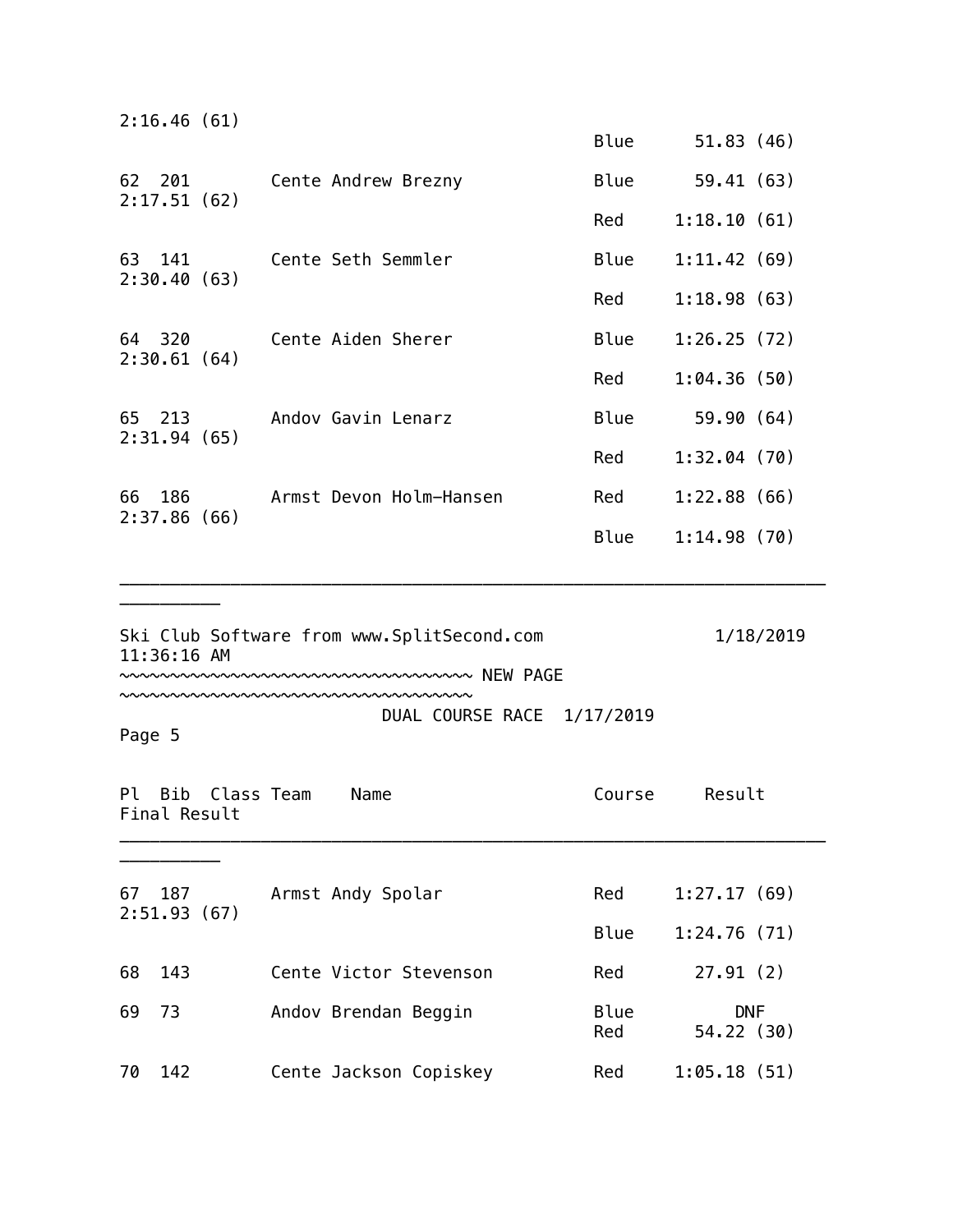| 71 | 400 | NW Al CONNOR RITTER      | Red          | <b>DNF</b>            |
|----|-----|--------------------------|--------------|-----------------------|
| 72 | 200 |                          | Red          | <b>DNF</b>            |
| 73 | 85  |                          | Red          | <b>DNF</b>            |
| 74 | 59  | Blain Andy Vanyo         | Blue<br>Blue | 50.85(44)<br>39.77(3) |
| 75 | 4   |                          | Blue         | 42.87 (18)            |
| 76 | 35  | Blain Justin Rhine       | Blue         | 54.55 (51)            |
| 77 | 42  |                          | Blue         | 58.94 (61)            |
| 78 | 41  |                          | Blue         | 1:04.67(67)           |
| 79 | 67  | Blain Alec Thoreen       |              |                       |
| 80 | 130 | Blain Tim Keran          |              |                       |
| 81 | 134 | Blain Kevin Sarazin      |              |                       |
| 82 | 138 | Blain Alex Wolters       |              |                       |
| 83 | 139 | Blain Roger McQuay       |              |                       |
| 84 | 181 | Armst Jacob Carlson      |              |                       |
| 85 | 188 | Armst Oscar Fuentes-Tarr |              |                       |
| 86 | 314 | Cente Cade Rutz          |              |                       |
| 87 | 17  |                          |              |                       |
| 88 | 104 |                          |              |                       |
| 89 | 43  |                          |              |                       |

Ski Club Software from www.SplitSecond.com 1/18/2019 11:36:16 AM ~~~~~~~~~~~~~~~~~~~~~~~~~~~~~~~~~~~ NEW PAGE ~~~~~~~~~~~~~~~~~~~~~~~~~~~~~~~~~~~ DUAL COURSE RACE 1/17/2019

\_\_\_\_\_\_\_\_\_\_\_\_\_\_\_\_\_\_\_\_\_\_\_\_\_\_\_\_\_\_\_\_\_\_\_\_\_\_\_\_\_\_\_\_\_\_\_\_\_\_\_\_\_\_\_\_\_\_\_\_\_\_\_\_\_\_\_\_\_\_

\_\_\_\_\_\_\_\_\_\_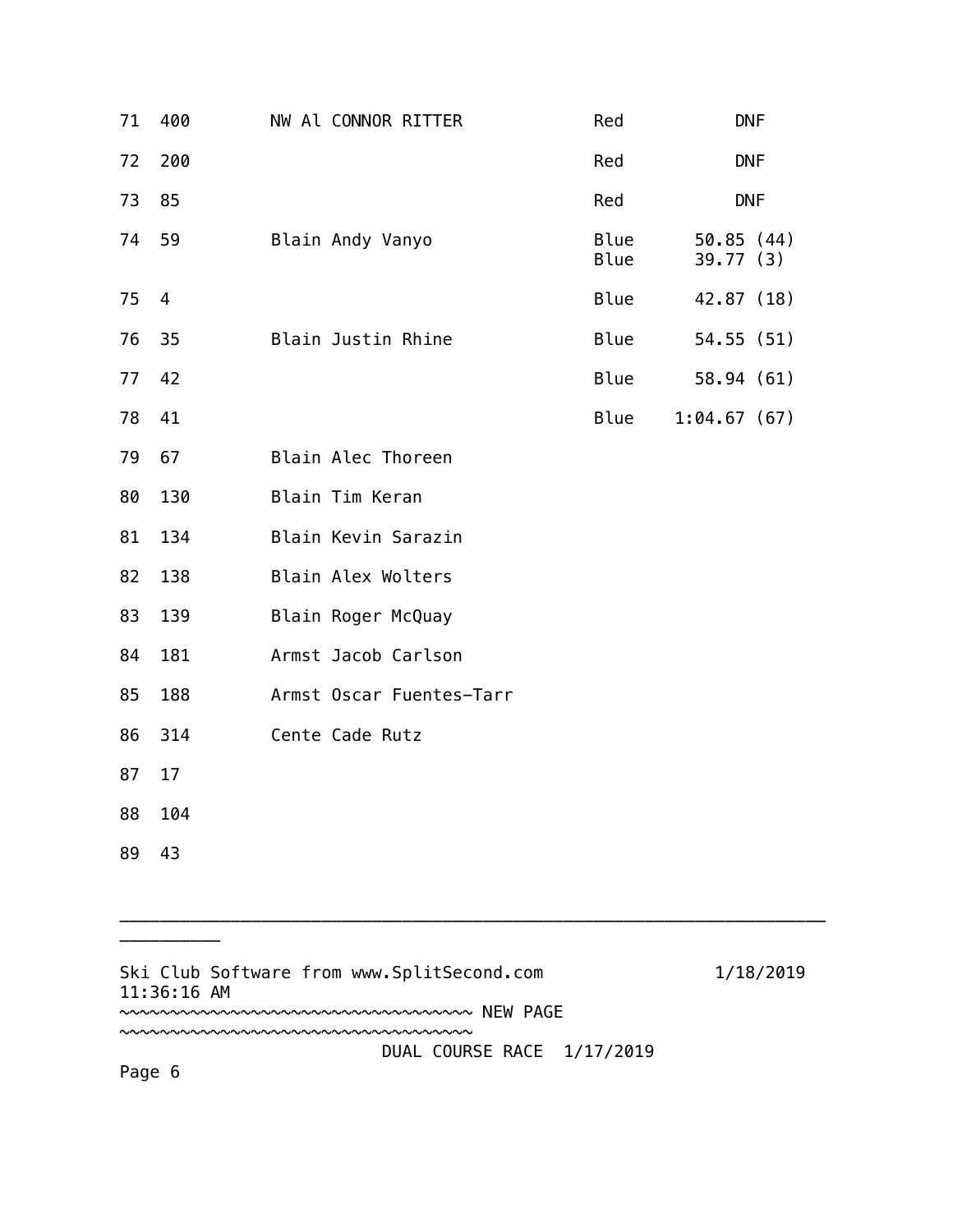|              | Pl Bib Class Team Name | Course Result |  |
|--------------|------------------------|---------------|--|
| Final Result |                        |               |  |

\_\_\_\_\_\_\_\_\_\_\_\_\_\_\_\_\_\_\_\_\_\_\_\_\_\_\_\_\_\_\_\_\_\_\_\_\_\_\_\_\_\_\_\_\_\_\_\_\_\_\_\_\_\_\_\_\_\_\_\_\_\_\_\_\_\_\_\_\_\_

90 15

\_\_\_\_\_\_\_\_\_\_